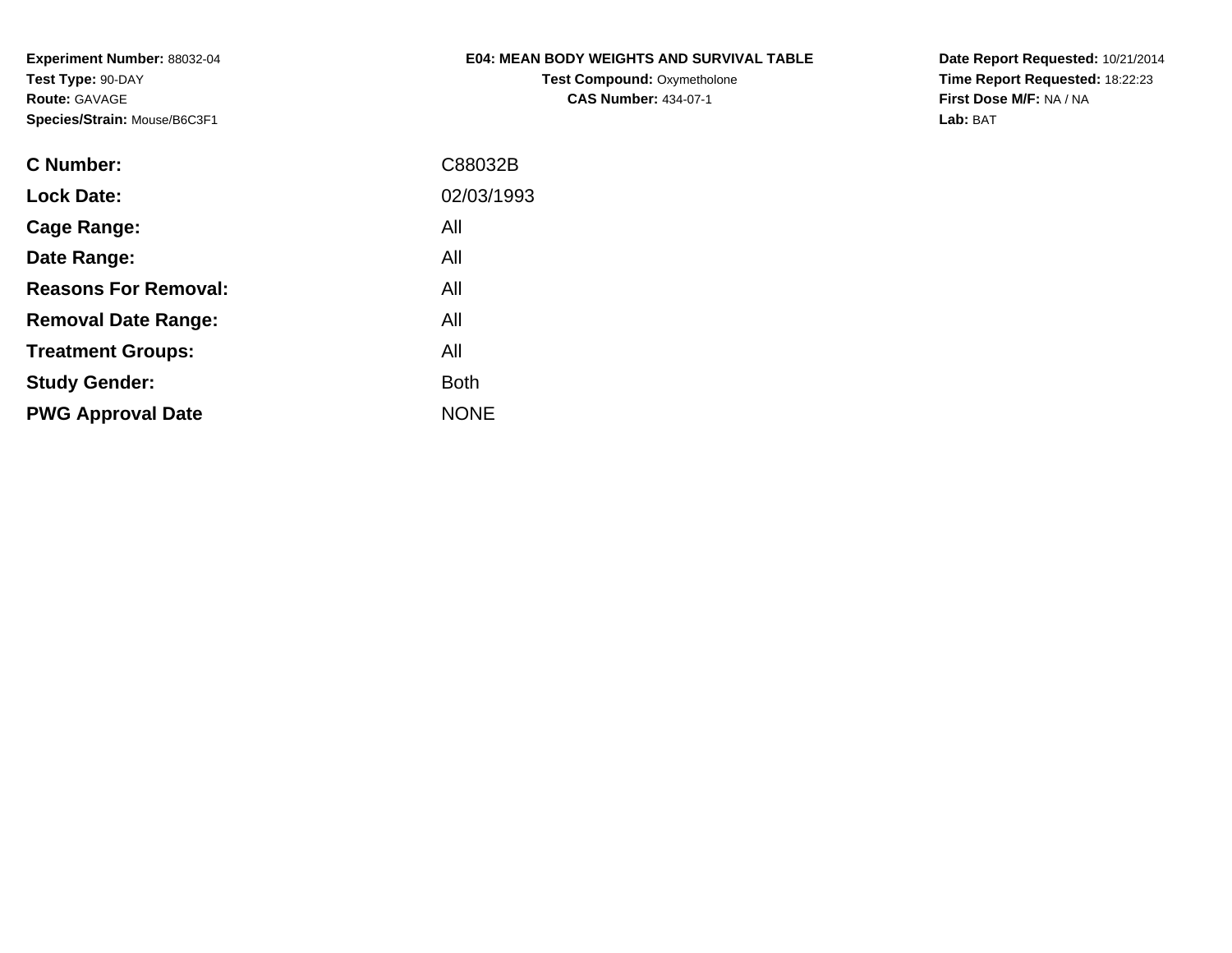**Experiment Number:** 88032-04**Test Type:** 90-DAY**Route:** GAVAGE**Species/Strain:** Mouse/B6C3F1

### **E04: MEAN BODY WEIGHTS AND SURVIVAL TABLE**

# **Test Compound: Oxymetholone**

**CAS Number:** 434-07-1

**Date Report Requested:** 10/21/2014**Time Report Requested:** 18:22:23**First Dose M/F:** NA / NA**Lab:** BAT

#### **MALE**

| <b>DAY</b>         | 0 MG/KG |    |       | <b>MG/KG</b><br>160 |    |       | <b>MG/KG</b><br>320 |    |       | <b>MG/KG</b><br>630 |    |
|--------------------|---------|----|-------|---------------------|----|-------|---------------------|----|-------|---------------------|----|
|                    | WT(g)   | N  | WT(g) | % OF CNTL N         |    | WT(g) | % OF CNTL N         |    | WT(g) | % OF CNTL N         |    |
|                    | 25.3    | 10 | 25.0  | 98.9                | 10 | 25.5  | 100.7               | 10 | 25.3  | 100.2               | 10 |
| 8                  | 25.8    | 10 | 25.7  | 99.6                | 10 | 26.2  | 101.8               | 10 | 26.0  | 101.1               | 10 |
| 15                 | 26.9    | 10 | 27.0  | 100.4               | 10 | 27.8  | 103.2               | 10 | 27.3  | 101.3               | 10 |
| 22                 | 28.1    | 10 | 28.4  | 101.0               | 10 | 29.2  | 103.8               | 10 | 28.6  | 101.7               | 10 |
| 29                 | 29.0    | 10 | 29.6  | 102.1               | 10 | 30.2  | 104.2               | 10 | 29.6  | 102.2               | 10 |
| 36                 | 30.2    | 10 | 31.2  | 103.3               | 10 | 31.3  | 103.5               | 10 | 31.0  | 102.4               | 10 |
| 43                 | 31.0    | 10 | 32.3  | 104.2               | 10 | 32.7  | 105.4               | 10 | 32.0  | 103.2               | 10 |
| 50                 | 32.5    | 10 | 33.3  | 102.7               | 10 | 34.5  | 106.2               | 10 | 34.1  | 105.0               | 10 |
| 57                 | 33.7    | 10 | 34.7  | 103.2               | 10 | 35.6  | 105.6               | 10 | 35.0  | 104.0               | 10 |
| 64                 | 34.4    | 10 | 36.0  | 104.5               | 10 | 36.8  | 106.8               | 10 | 36.3  | 105.5               | 10 |
| 71                 | 35.0    | 10 | 37.3  | 106.4               | 10 | 37.8  | 107.8               | 10 | 37.4  | 106.8               | 10 |
| 78                 | 36.9    | 10 | 38.8  | 105.2               | 10 | 39.1  | 106.1               | 10 | 38.6  | 104.8               | 10 |
| 85                 | 37.3    | 10 | 39.3  | 105.5               | 10 | 39.8  | 106.8               | 10 | 39.2  | 105.1               | 10 |
| TERM<br><b>SAC</b> | 37.6    | 10 | 40.7  | 108.2               | 10 | 40.8  | 108.7               | 10 | 40.3  | 107.3               | 10 |

(I) INTERIM SACRIFICE OCCURRED BETWEEN THIS DAY AND THE PREVIOUS SCHEDULED WEIGHT DAY(\*) THE NUMBER OF ANIMALS WEIGHED ON THIS DAY IS LESS THAN THE NUMBER OF ANIMALS SURVIVING.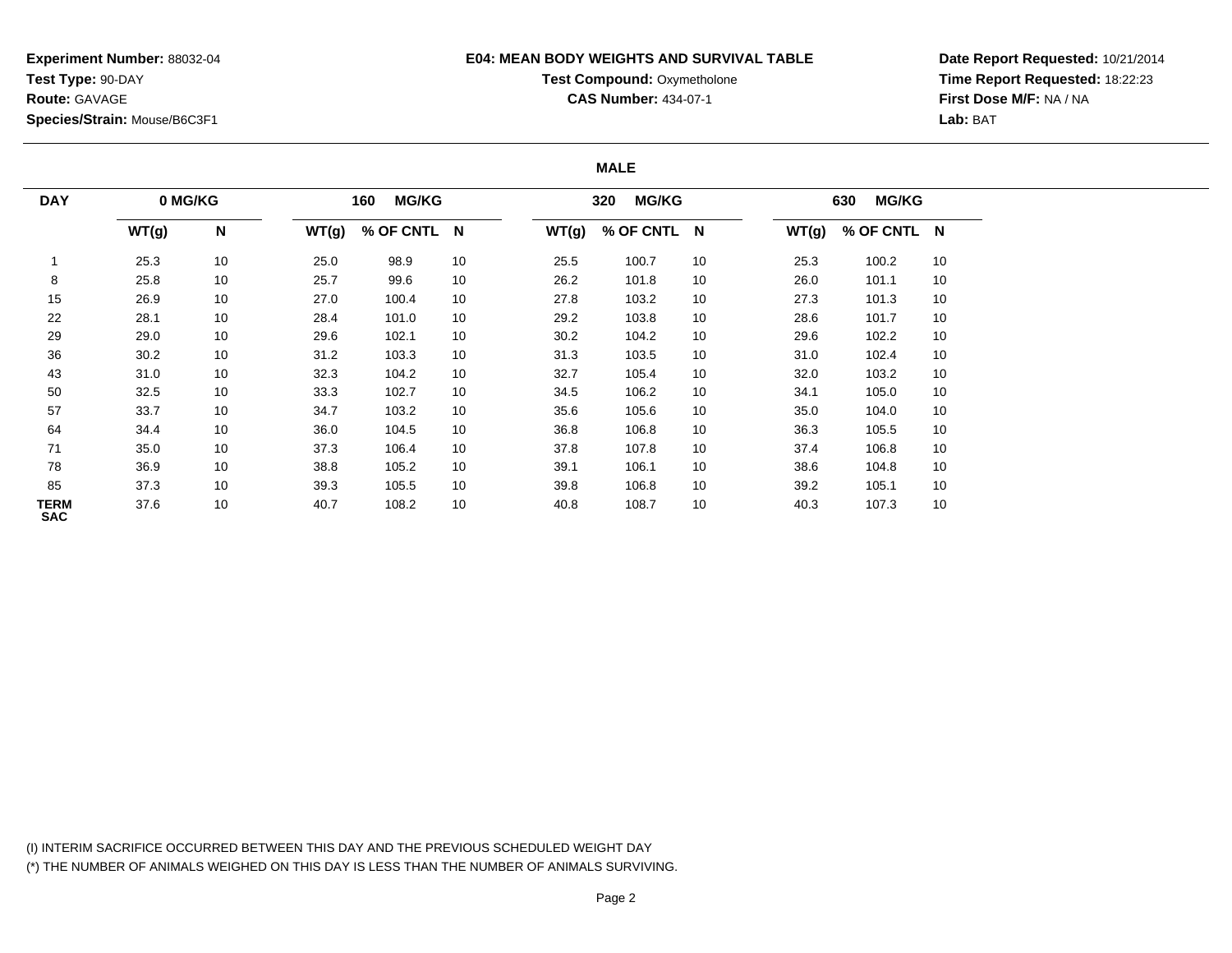## **E04: MEAN BODY WEIGHTS AND SURVIVAL TABLE**

**Test Compound: Oxymetholone** 

**CAS Number:** 434-07-1

**Date Report Requested:** 10/21/2014**Time Report Requested:** 18:22:23**First Dose M/F:** NA / NA**Lab:** BAT

#### **MALE**

| <b>DAY</b>                |       | 1250 MG/KG  |    |       | <b>MG/KG</b><br>2500 |    |
|---------------------------|-------|-------------|----|-------|----------------------|----|
|                           | WT(g) | % OF CNTL N |    | WT(g) | % OF CNTL N          |    |
|                           | 25.5  | 100.9       | 10 | 25.4  | 100.7                | 10 |
| 8                         | 26.5  | 103.0       | 10 | 27.7  | 107.6                | 10 |
| 15                        | 27.6  | 102.4       | 10 | 28.8  | 106.8                | 10 |
| 22                        | 28.7  | 102.2       | 10 | 29.8  | 105.9                | 10 |
| 29                        | 29.4  | 101.6       | 10 | 30.5  | 105.4                | 10 |
| 36                        | 30.6  | 101.4       | 10 | 31.4  | 103.9                | 10 |
| 43                        | 31.8  | 102.7       | 10 | 32.9  | 106.1                | 10 |
| 50                        | 33.4  | 103.0       | 10 | 34.0  | 104.7                | 10 |
| 57                        | 34.4  | 102.0       | 10 | 34.4  | 102.3                | 10 |
| 64                        | 35.3  | 102.4       | 10 | 35.3  | 102.6                | 10 |
| 71                        | 36.2  | 103.4       | 10 | 35.7  | 101.8                | 10 |
| 78                        | 37.4  | 101.6       | 10 | 36.7  | 99.5                 | 10 |
| 85                        | 38.2  | 102.4       | 10 | 37.3  | 100.2                | 10 |
| <b>TERM</b><br><b>SAC</b> | 38.8  | 103.1       | 10 | 38.7  | 103.0                | 10 |

\*\*\*END OF MALE DATA\*\*\*

(I) INTERIM SACRIFICE OCCURRED BETWEEN THIS DAY AND THE PREVIOUS SCHEDULED WEIGHT DAY(\*) THE NUMBER OF ANIMALS WEIGHED ON THIS DAY IS LESS THAN THE NUMBER OF ANIMALS SURVIVING.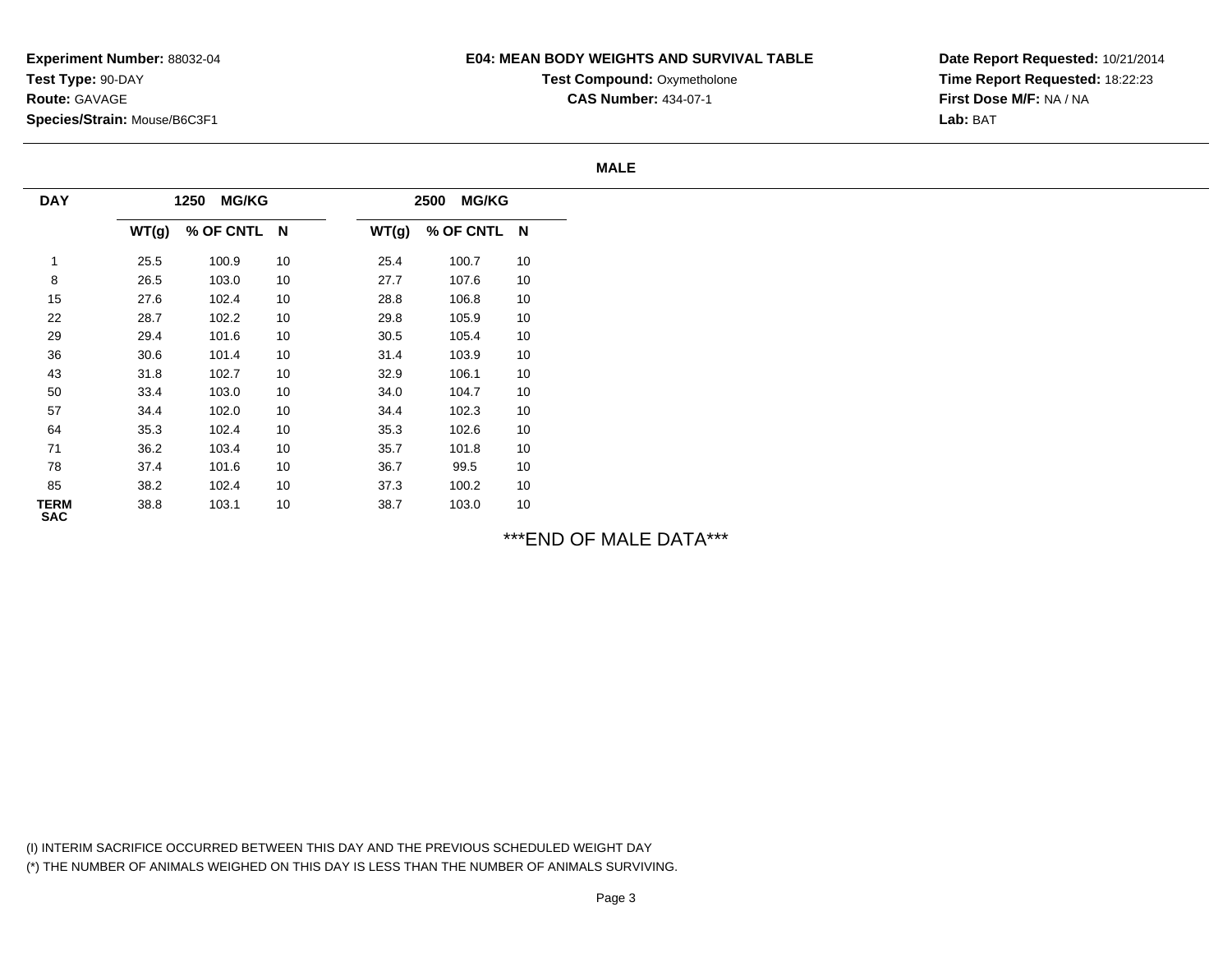**Experiment Number:** 88032-04**Test Type:** 90-DAY**Route:** GAVAGE**Species/Strain:** Mouse/B6C3F1

### **E04: MEAN BODY WEIGHTS AND SURVIVAL TABLE**

# **Test Compound: Oxymetholone**

**CAS Number:** 434-07-1

**Date Report Requested:** 10/21/2014**Time Report Requested:** 18:22:23**First Dose M/F:** NA / NA**Lab:** BAT

#### **FEMALE**

| <b>DAY</b>         | 0 MG/KG |    |       | <b>MG/KG</b><br>160 |    |       | <b>MG/KG</b><br>320 |    |       | <b>MG/KG</b><br>630 |    |
|--------------------|---------|----|-------|---------------------|----|-------|---------------------|----|-------|---------------------|----|
|                    | WT(g)   | N  | WT(g) | % OF CNTL N         |    | WT(g) | % OF CNTL N         |    | WT(g) | % OF CNTL N         |    |
|                    | 21.4    | 10 | 21.6  | 100.9               | 10 | 21.0  | 98.0                | 10 | 21.4  | 99.6                | 10 |
| 8                  | 21.9    | 10 | 22.4  | 102.2               | 10 | 22.0  | 100.2               | 10 | 21.8  | 99.5                | 10 |
| 15                 | 22.7    | 10 | 23.1  | 101.7               | 10 | 22.6  | 99.4                | 10 | 23.4  | 102.8               | 10 |
| 22                 | 24.0    | 10 | 24.3  | 101.1               | 10 | 24.4  | 101.5               | 10 | 24.4  | 101.4               | 10 |
| 29                 | 24.6    | 10 | 25.4  | 103.3               | 10 | 24.5  | 99.6                | 10 | 25.1  | 101.9               | 10 |
| 36                 | 24.9    | 10 | 26.1  | 105.0               | 10 | 25.4  | 102.2               | 10 | 25.5  | 102.7               | 10 |
| 43                 | 26.8    | 10 | 27.4  | 102.3               | 10 | 26.3  | 98.2                | 10 | 26.8  | 100.0               | 10 |
| 50                 | 26.6    | 10 | 28.3  | 106.5               | 10 | 27.7  | 104.3               | 10 | 28.2  | 106.1               | 10 |
| 57                 | 27.8    | 10 | 29.1  | 104.5               | 10 | 28.0  | 100.5               | 10 | 28.4  | 102.0               | 10 |
| 64                 | 29.5    | 10 | 29.8  | 100.9               | 10 | 29.0  | 98.5                | 10 | 29.0  | 98.4                | 10 |
| 71                 | 30.4    | 10 | 30.6  | 100.8               | 10 | 30.0  | 98.8                | 10 | 29.7  | 97.9                | 10 |
| 78                 | 31.3    | 10 | 31.9  | 101.9               | 10 | 30.8  | 98.5                | 10 | 30.7  | 98.0                | 10 |
| 85                 | 31.0    | 10 | 32.9  | 106.1               | 10 | 31.9  | 102.8               | 10 | 31.2  | 100.5               | 10 |
| TERM<br><b>SAC</b> | 30.3    | 10 | 33.7  | 111.5               | 10 | 33.2  | 109.8               | 10 | 31.7  | 104.7               | 10 |